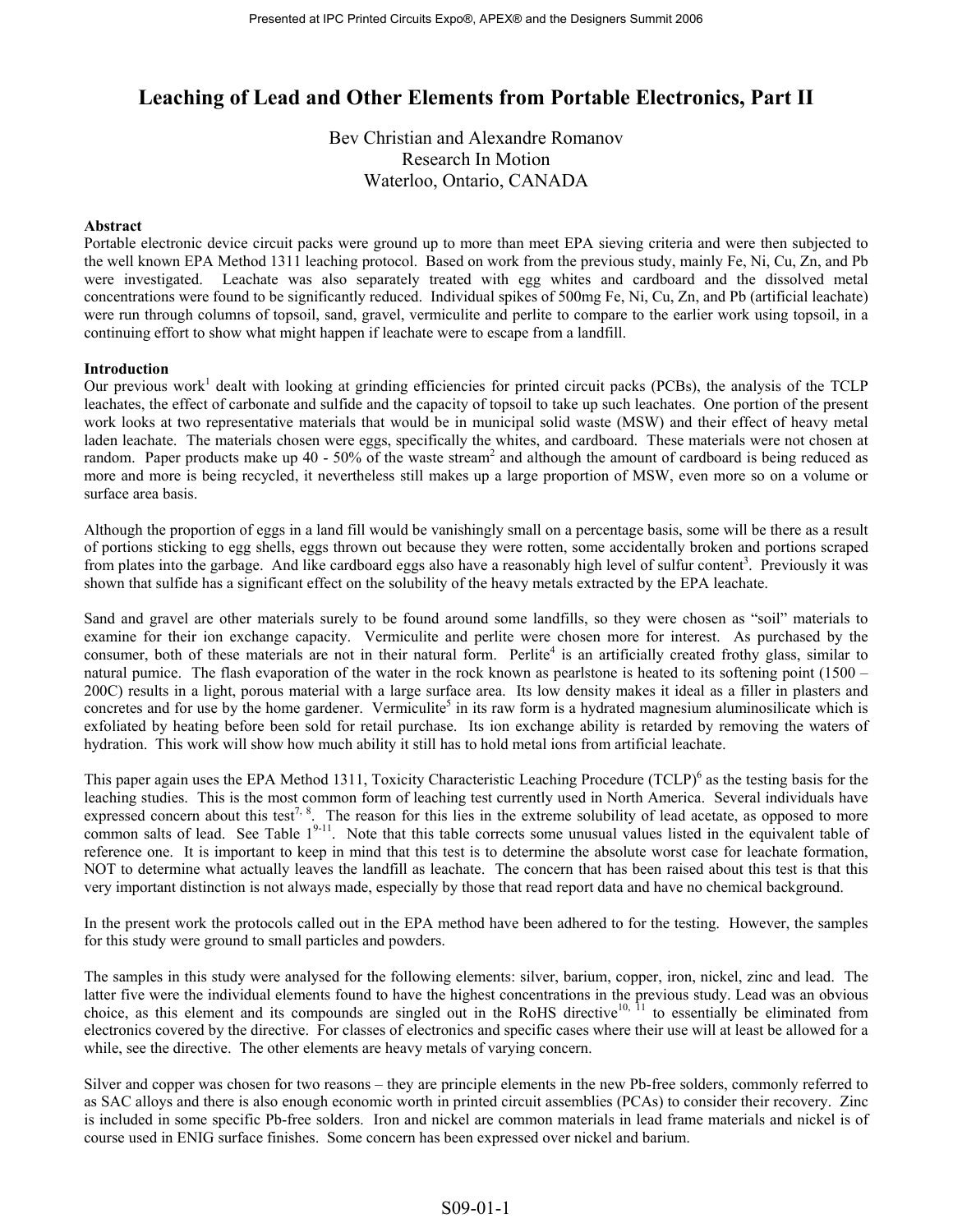|             |                | <b>Table 1 - Solubility of Some Lead Salts</b> |           |
|-------------|----------------|------------------------------------------------|-----------|
|             |                | (Superscripts are degrees Celsius)             |           |
| ٠           |                | $g/100$ ml                                     | mg/L      |
| $\bullet$   | Lead acetate   | $221^{50}$                                     | 2,210,000 |
| $44.3^{20}$ | 443,000        |                                                |           |
| ٠           | Lead chloride  | $1.08^{25}$                                    | 10,800    |
| ٠           | Lead sulfate   | $0.0044^{25}$                                  | 44        |
| $\bullet$   | Lead hydroxide | $0.00012^{20}$                                 | 1.2       |
| $\bullet$   | Lead carbonate | 0.0001                                         |           |
| $\bullet$   | Lead phosphate | $0.000014^{25}$                                | 0.14      |
| $\bullet$   | Lead sulfide   | "insoluble"                                    |           |

## **Experimental**

Samples used for this study were taken from whole portable electronic units, different models from the previous study, but of the same general type and concentration of metals. They were soldered with Sn36Pb2Ag solder. The plastic casings, the LCD modules and RF shields were not subjected to testing.

As already mentioned in the Introduction, the analytical protocol used is EPA method 1311, TCLP. Samples were cut to EPA specified size using a cross-sectioning cut-off saw. As per 1311 instructions, initial work showed that extraction fluid  $#$ 1 was necessary (acetic acid/NaOH/ASTM Type II water).

The grinding in this study was performed with an IKA M20 universal grinder with a tungsten carbide blade. The grinding time was 20 minutes. The ground boards were then sieved through a 9.5 mm (3/8 in.) mesh sieve (as per 1311) and then were also sieved using 500  $\mu$ m (#35), and 180  $\mu$ m (#80) sieves. The portions that fell through the #35 mesh were combined and used for this study.

Each sample plus the requisite amount of EPA leaching solution were put in unused, clean plastic bottles. These were carefully closed with Teflon tape being used on the bottle threads. The bottles were then clamped and taped into a tumbler<sup>12</sup> capable of holding up to 12 bottles simultaneously. The tumbler mixed the samples end-over-end at 30 rpm for 18 hours as per the EPA method.

Each of the treated leachate portions were then filtered using the EPA required filter matt and then each portion was divided into 4 parts.

The first part of the leachate for each board was analyzed using ICP.

Twenty grams of egg white was added to an additional 40 ml part of the leachate for each board and was mixed for 5 min in a blade mixer. This mixture was then divided into two parts. The first part was filtered through a TCLP glass fiber filter (0.7 um) and the extract was analyzed by ICP. The second part of the mixture was centrifuged for 15 min using an International Equipment Company; Model CL centrifuge run at a setting of 5000 rpm and the extract was analyzed by ICP.

Twenty grams of cardboard was added to another 40 ml part of the leachate for each board and was mixed for 5 min in a blade mixer. This mixture was then divided into two parts. The first part was, as above, filtered through a TCLP glass fiber filter (0.7 um) and the extract was analyzed by ICP. The second part of the mixture was centrifuged for 15 min and the extract was analyzed by ICP.

The fourth part of the leachate for each board was itself used like a leaching solution for leaching soil. The soil: leachate proportion of 1:20 was used for each board and was tumbler mixed for 18 hours (according to EPA method). The "Method blank" was EPA leaching solution #1 mixed with soil in the same proportion 1:20. Then, each leachate was filtered using the EPA required filter matt and analyzed by ICP.

A separate set of experiments was also conducted. Twenty chromatographic columns were prepared using topsoil, gravel, sand, vermiculite and perlite four for each soil type. All of the twenty columns were then each spiked with 500ug of the elements Fe, Ag, Cu, Ba, Zn, Ni and Pb in 5 ml of 2% HNO<sub>3</sub>.

Seven separate portions of 20 ml of Milli-Q water were percolated through each of the first set of ten columns, two columns for each soil type. Each portion of the eluant was collected and analyzed separately by ICP. For the second set of ten columns, seven 20ml portions of EPA leaching solution #1 were used for each column instead. Every 20 ml portion of the eluants collected was also analyzed separately by ICP.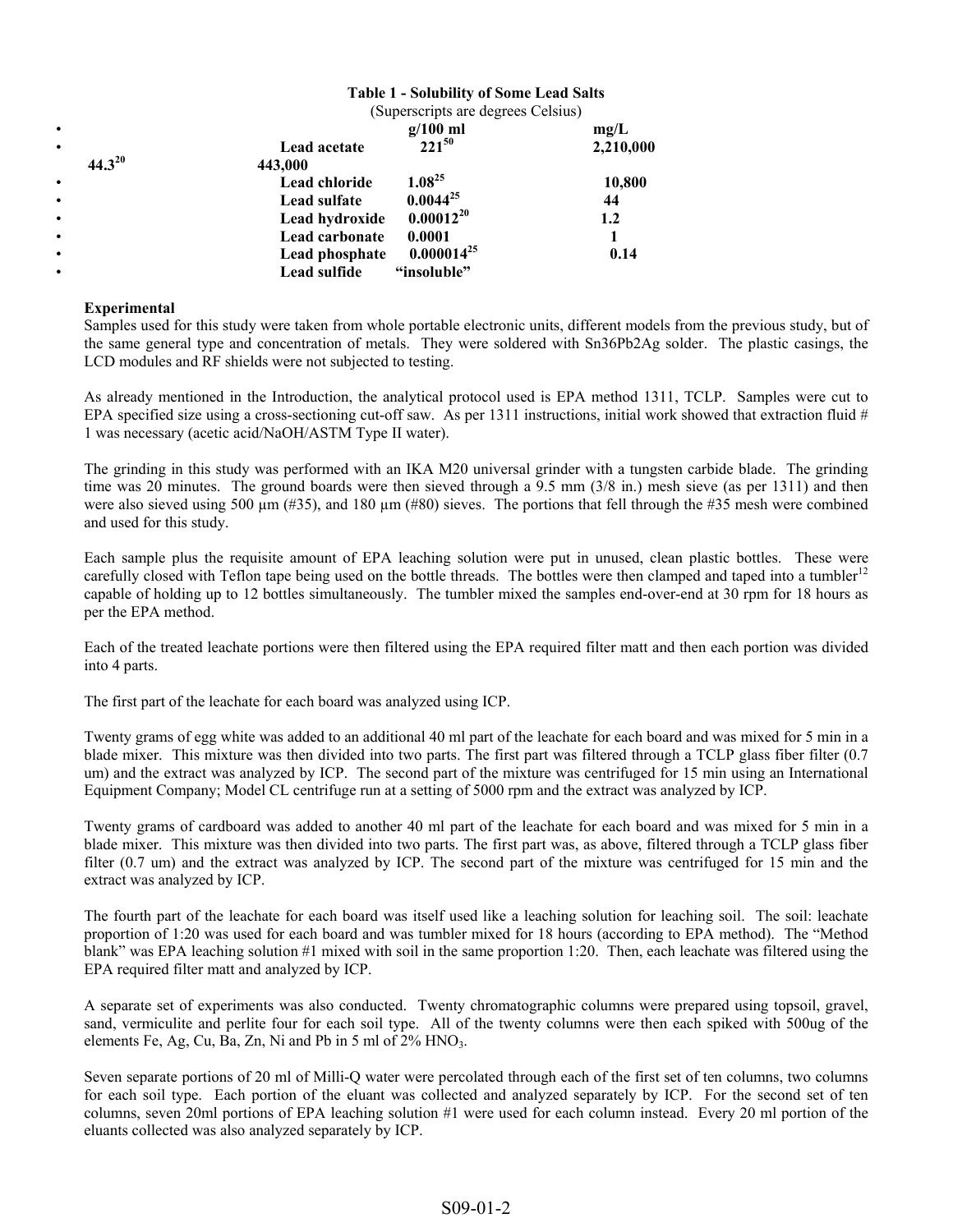Analysis for the metals was conducted with a Perkin Elmer Optima 3000 DV ICP-OES unit (Inductively Coupled Plasma – Optical Emission Spectrometer). The ICP-OES was calibrated for each element and calibrations were checked by verification standards for quality control purposes. Recovery of the verification standard for each element was between 90% and 110%. Method Detection Limits are shown in Table 2.

| IUI UPUMA JUVU D V IUI   |            |
|--------------------------|------------|
|                          | <b>MDL</b> |
| <b>Element</b>           | (ppm)      |
| Silver (Ag)              | 0.003      |
| Copper (Cu)              | 0.004      |
| Iron $(Fe)$              | 0.002      |
| Nickel (Ni)              | 0.003      |
| Lead (Pb)                | 0.007      |
| $\text{Zinc}(\text{Zn})$ | 0.002      |
| Barium (Ba)              | NА         |

#### **Table 2- Metal Analysis Method Detection Limits for Optima 3000 DV ICP**

#### **Results and Discussion**

#### *First part of the circuit board leachate*

Two PCBAs from different but identical units were ground up as described in the experimental section. The results are shown in Figure 1 and Table 3. As can be seen, the agreement in the results between the two PCAs is quite good. Only for the iron results and for the copper results for material through the #80 mesh screen are the results different by more than 2 ppm.

When comparing the results for the material captured by the screens and what went through, only nickel has values that are even of the same order of magnitude. Iron, the hardest of the elements measured, was the only one retained more on the screens than passed through.

A comparison of the materials that went through the #80 mesh from the last study and from this study is shown in Table 4 and Figure 2. The data from the previous study is the average for three samples, including one where there was a different color to the solution due to a higher concentration of copper from the other two. The average values from this study are for the results tabulated in Figure 3 for the two boards used. The agreement is actually again quite good; when one considers that different models of devices were used in the two studies.

## **Table 3 - ICP Analysis Results for Materials from PCBAs Leached by EPA Method 1311**

| (all values in $mg/L$ )            | Ва   | Cu  | Fe    | Ni   | Zn   | Ph.  |
|------------------------------------|------|-----|-------|------|------|------|
| Board #1 On #35 + on #80 (mg/L)    | 7 74 | 0.3 | 592   | 17.6 | 0.66 | 2.64 |
| Board #2 On #35 + on #80 (mg/L)    | 719  | 03  | 525.  | 179  | 0.47 | 3.06 |
| Board #1 Through #80 mesh $(mg/L)$ | 312  | 470 | 7     | 39.2 | 344  | 490  |
| Board #2 Through #80 mesh $(mg/L)$ | 32.5 | 452 | 1.86- | 39.6 | 344  | 492  |

## **Table 4 - Comparison of Previous and Current Results for Leaching of Pulverized Handsets**

|    | <b>Previous</b> | Current |
|----|-----------------|---------|
|    | study           | study   |
| Cu | 360             | 461     |
| Fe | 51              | 4.43    |
| Ni | 22              | 39.4    |
| Pb | 258             | 491     |
| Zn | 23              | 34.4    |

## **Second and third parts of the circuit board leachate**

Separate portions of 40 ml of the leachate of material through the #80 mesh were treated with either 20 grams of egg white or 20 grams of cardboard, mixed and then either filtered or centrifuged. The resulting solutions were analyzed by ICP. The results are shown in Figure 2 and Table 4.

The egg whites had essentially no effect on barium and nickel concentrations, only a moderate effect on zinc, but rather dramatic results on the concentrations of iron, copper and lead. Except in the case of iron, the results were even more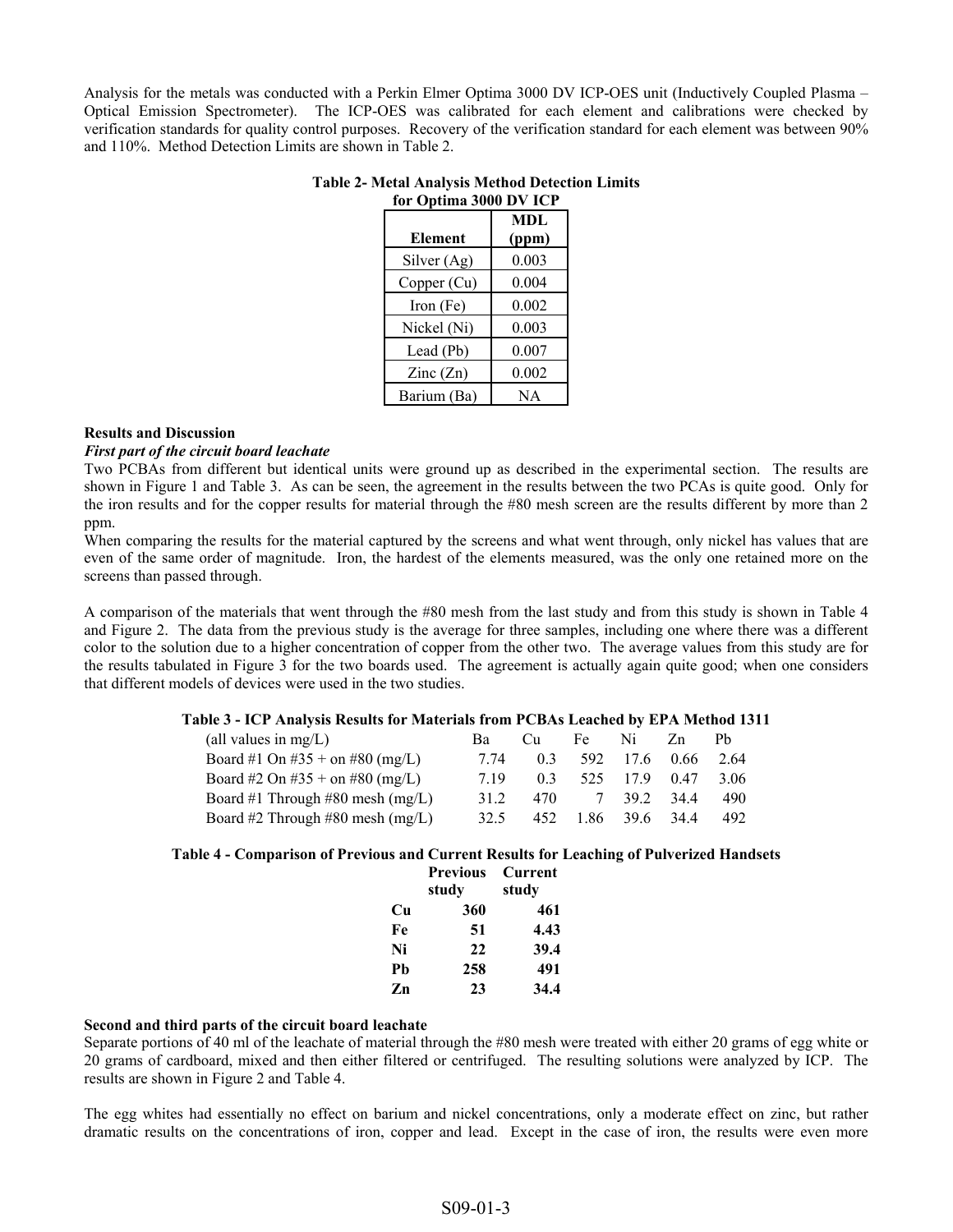dramatic with cardboard. Whether this is due to poorer affinity for iron or additional iron coming from the cardboard is not known, as the cardboard was not tested itself for leachate potential.



**Figure 1 - EPA Method 1311 Leaching Results for Two Ground Printed Circuit Packs** 

|  |  |  |  | Table 4 - Effect of Egg Whites or Cardboard on Concentrations of Heavy Metals |  |
|--|--|--|--|-------------------------------------------------------------------------------|--|
|--|--|--|--|-------------------------------------------------------------------------------|--|

|                                                | Ва    | Cп    | Fe    | $N_{1}$ | Zn    | P <sub>b</sub> |
|------------------------------------------------|-------|-------|-------|---------|-------|----------------|
| Average Through $\#80$ Mesh (mg/L)             | 31.85 | 461   | 443   | 39.4    | 34.4  | 491            |
| Average Through #80 Mesh + Egg Whites $(mg/L)$ | 32.25 | 60.6  | 0.034 | 37      | 23    |                |
| Average Through #80 Mesh + Cardboard $(mg/L)$  | 12.3  | 28.75 | 0.145 | 16.05   | 10.06 | 2.365          |





**Fourth part of the circuit board leachate**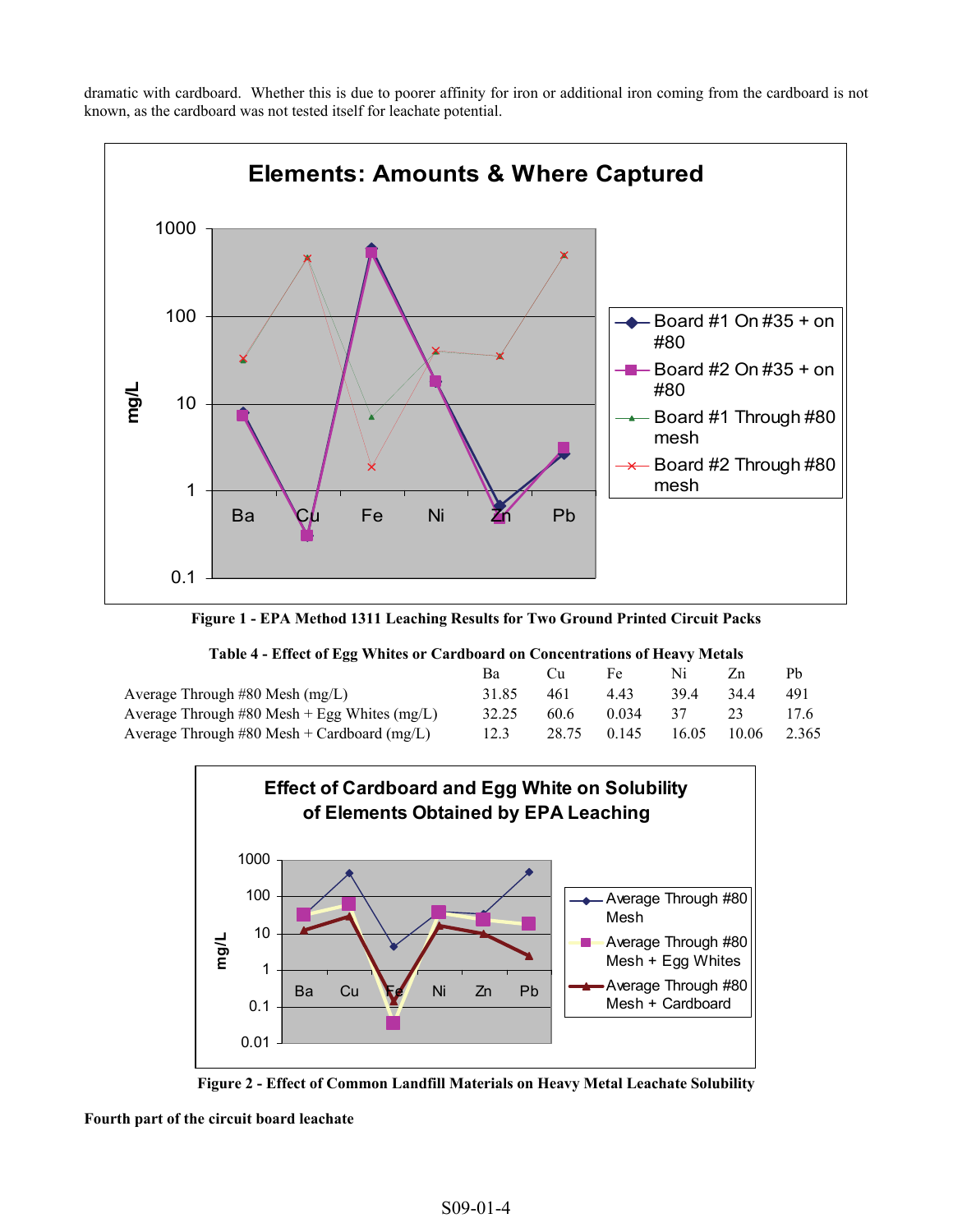This portion of the investigation dealt with the extent of how tightly heavy metals are bound to topsoil. After leaching the two different separated sizes of ground particles from the two circuit boards, collecting the leachates and filtering, they were then mixed in the 1:20 portion with topsoil, tumbled, filtered and then reanalyzed. The results below in Table 5 and Figure 3 show very good agreement between the results for the two boards. The values show that the topsoil has a dramatic effect upon the amount of heavy metals in solution. The following show the approximate values in mg/l for the ionic concentrations before and after mixing with topsoil:  $(Ba - 32 \rightarrow 6)$ ,  $(Cu - 461 \rightarrow 12)$ ,  $(Fe - 4.4 \rightarrow 0.03)$ ,  $(Ni - 39.4 \rightarrow 6.0)$ ,  $(Zn - 34.4 \rightarrow 8.7)$  and  $(Pb - 491 \rightarrow 9)$ . These correspond to the following decreases in concentrations: Ba 6x, Cu 38x, Fe 147x, Ni 7x, Zn 4x and Pb 61x. These are quite large decreases in concentrations.

#### **Table 5 - Results of a 1:20 Mixture of Topsoil:EPA Leachate**

|                                   | Ba | Сu   |       | Fe.   | N1 | Zn    | Ph    |       |
|-----------------------------------|----|------|-------|-------|----|-------|-------|-------|
| #1 On #35 + on #80 + Soil (mg/L)  |    | 1.42 | 0.332 | 0.674 |    | 0.861 | 0.742 | 0.177 |
| #1 Through #80 mesh + Soil (mg/L) |    | 5.66 | 1.50  | 0.030 |    | 5.980 | 8.540 | 8.100 |
| #2 On #35 + on #80 + Soil (mg/L)  |    | 1.36 | 0.323 | 0.548 |    | 0.892 | 0.762 | 0.095 |
| #2 Through #80 mesh + Soil (mg/L) |    | 6.03 | 190   | 0.027 |    | 6.100 | 8.850 | 9.560 |



**Figure 3 - Leachate mixed with topsoil in a Leachate:Topsoil ratio of 20:1, mixed, filtered and analyzed**

#### **Last part of the investigation**

This portion of the study deals with the capability of columns of "soils" to take up elements from artificial leachate and keep it.

A solution of soluble salts of barium, silver, copper, iron, nickel, zinc and lead was made up. Five milliliter spikes containing 500 ug of each metal ion were each put on columns with different "soils". The columns were packed with either: 5 grams of topsoil; 10grams of sand; 10grams of vermiculite; 10grams of perlite or 145grams of gravel. Ideally the same mass or same surface area of material would have been used in each case. However, this was not possible due to not knowing the surface area of the materials and the differing abilities of the materials to hold the salt solutions. The extremes of essentially no porosity and channeling had to be avoided. This could only be done by using less topsoil and a significantly larger amount of gravel.

Seven 20 ml portions of deionized water were then run through two columns of each type of material. The resulting seven twenty milliliter aliquots for each column were collected and analyzed separately to determine the amount of the heavy metals from the artificial leachate not held by the topsoil, sand, gravel, vermiculite and perlite. This was repeated for the other set of columns with the same "soils" and same size of metal spiked solutions added, but the EPA 1311 leaching solution was used instead of deionized water for running through the columns. This was done to determine the differing abilities of these two liquids (DI water and EPA solution) to retrieve metals from soil. The detailed spreadsheets for topsoil and the other "soil" materials are given in the APPENDIX. See Figures  $4 - 8$  for graphical representations of the results.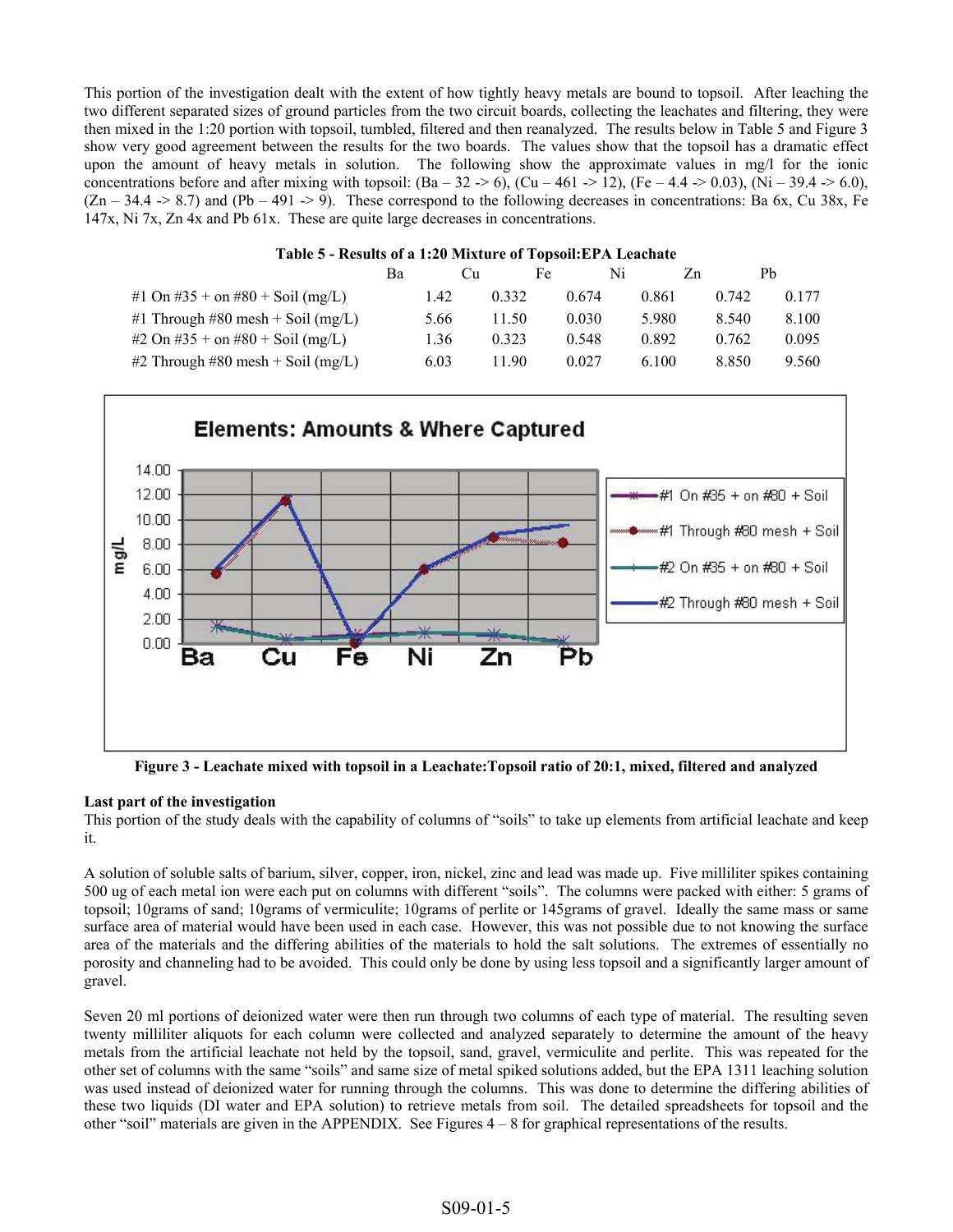The tables of data show that in many cases the blanks gave significant amounts of the ions of interest coming from the columns. The blank values were subtracted from the values obtained for the spiked columns. In the cases where negative values were obtained, zero values were entered in the accompanying graphs.

### **Topsoil**

For the DI water leaching of topsoil, only nickel recovery was bigger than the blank values. It would appear that the presence of the materials in the spike was actually retarding the DI water from leaching more material from the column of topsoil. Even ignoring the blank, the total amount of zinc, lead and silver removed from the soil in both cases was less than 0.7 ppm per element. Only very small portions of zinc and lead were leached with the first 20 ml portion of DI water and then no more was detected during analysis. It is quite possible that the lead and zinc detected was a small portion of these ions that had never been taken up by the soil, but had remained in solution and so was easily swept out by the first aliquot. The values for copper and nickel were also small, 4 and 2 ppm, respectively. The most dramatic change in the amount leached over the course adding the seven aliquots of DI water was for barium, where after the first two 20 ml leaches with DI water the amount coming off the soil was reduced to essentially 0.01 mg/L. The results for the two separate columns were in good agreement, within 1 ppm of each other.

As expected, leaching with the EPA solution resulted in more materials being taken out of the topsoil. The blank values are also bigger, except for nickel. It is also noted that the agreement between the two columns run was actually quite poor. One column had most values in the single and double digit range while for the other one the values were double and triple digit. The definitive reason for this is known. Perhaps the topsoil form one column to the other was different or, more likely; the one with the larger values had channels in the material. Nevertheless, average values were plotted in Figure 4 for the EPA solution leach. Only iron again had a huge blank reading, with very significant amounts of barium, copper, nickel and zinc being recovered.

#### **Other "soils"**

Although all the other graphs exhibit the same general shape for the EPA leaching solution curves as seen in the topsoil graph, the amount of recovered heavy metals is much higher than for topsoil. Not surprisingly the sand holds the least, with the perlite, gravel and vermiculite showing about 80% recovery, except for the iron. Taking into account the blank, generally speaking the iron is the most tightly held by the different soils, with essentially little recovery from topsoil, sand or gravel when the soils are leached with the EPA solution or DI water.

Sand and gravel behave similarly whether the leaching medium is DI water or the EPA solution. This is not too surprising, as both materials are generally not considered very reactive. The reproducibility of results for sand was quite good, with the largest difference between the two columns being 26 ppm for zinc leached with DI. This represents a  $\sim 6\%$  difference. Similar agreement was found for the two columns of gravel.

There are a few instances for perlite and gravel where DI water is apparently more aggressive in removing the metal ions. However, whether a 20% difference is real or is just the result of the natural variation of the system due to channeling, etc. is difficult to say. However, in the cases of lead leaching from sand, vermiculite and perlite where the difference is 40% or greater, it is likely that this is a real difference and the EPA solution is more aggressive, as expected.

Raw vermiculite that has not been heated is known to have considerable ion exchange ability, especially in the presence of carboxylic acids<sup>13</sup>. However, once the vermiculite has been industrially heated and the waters of hydration are gone, the structure is more "fixed". This would account for the relatively poor ability of the vermiculite to hold the metal ions.

#### **Conclusions**

The present work has shown that there are several materials that could slow down if not stop the escape of heavy metals from a landfill. Any sulfur containing material will either have free sulfide or produce it during decomposition, resulting in one of the most potent precipitators of lead. Since landfills contain an abundance of paper, even with recycling, it is not likely lead will be escaping from any landfills soon.

Even if it does escape from a landfill, the analytical work completed shows that any heavy metals that leach into topsoil is not going anywhere, as the topsoil is extremely effective in sequestering lead and other metals. However, sand and gravel, which are more likely to be found lower down in the ground surrounding a landfill, are less able to hold the heavy metals. But looking at lead only, one sees that for a DI water leach, which is reasonably aggressive because of the chemical driving force, that sand will still only release 0.06% of a 500 mg/5ml solution of lead. Gravel will release about 25%. It is highly unlikely that there would be a plume of 100 ppm dissolved lead leaving a landfill. The possibility of any significant amounts of lead leaving a modern landfill in the geologically near future is quite remote.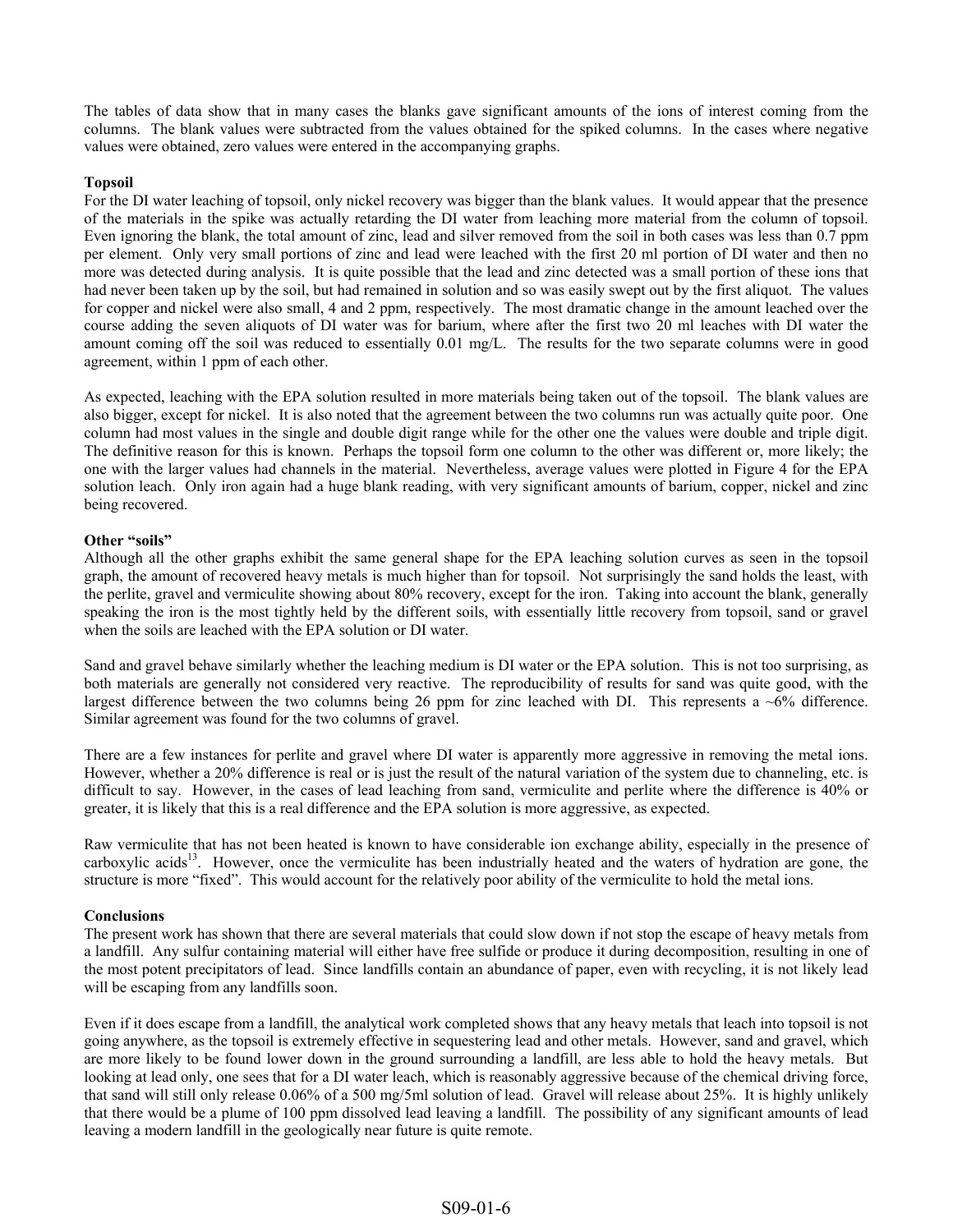

**Figures 4 – 8% Recovery of Heavy Metals from Different Soil**





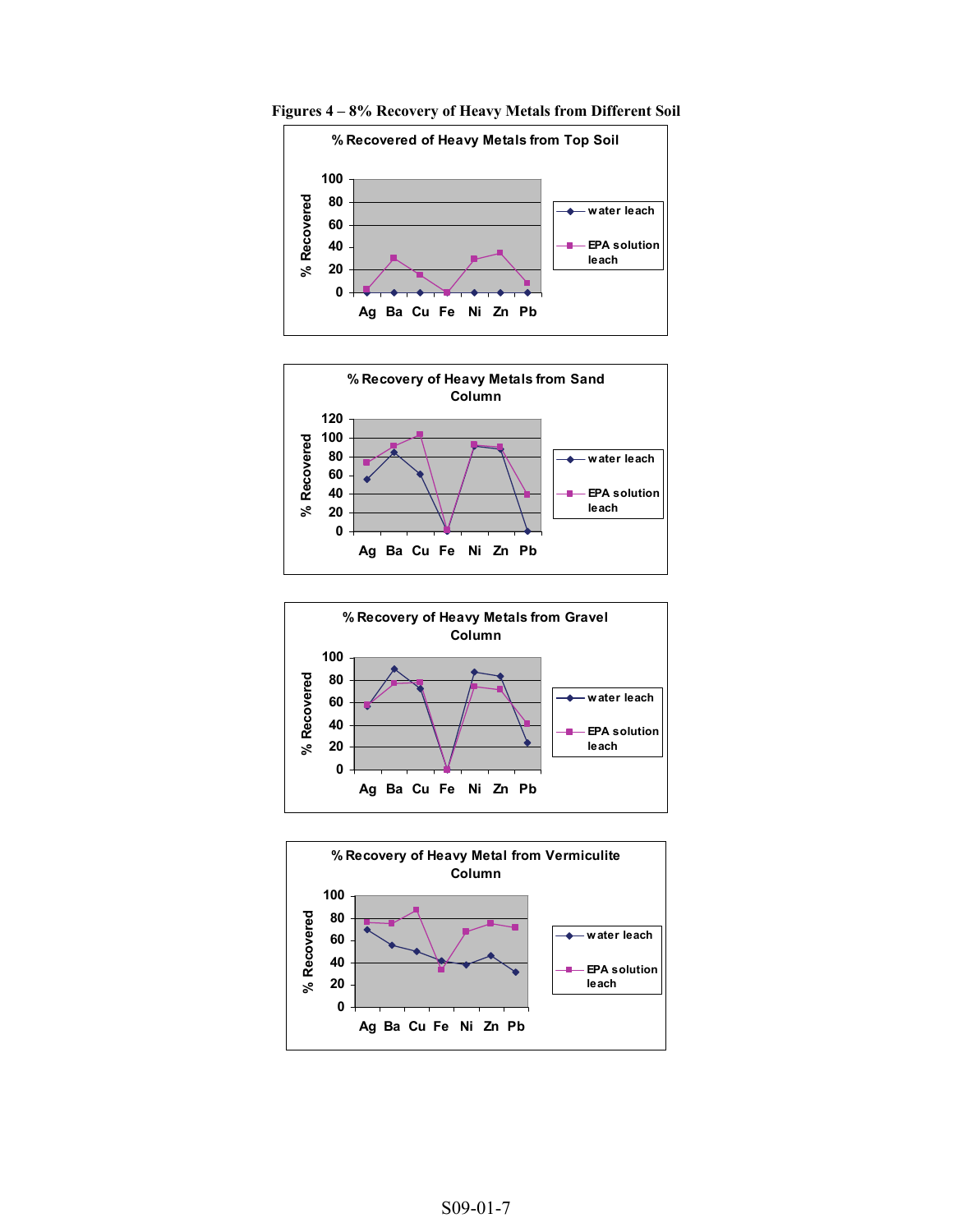

The opinions expressed by the authors are those of the individuals concerned and do not necessarily represent or reflect those of Research In Motion Limited and/or its affiliated companies

#### **Referemces**

1. B. Christian, D. Turner and A. Romanov, Leaching of Lead and Other Elements from Portable Electronics, Proceedings of the International Lead Free Conference, Toronto, May, 2005.

2. Vancouver, British Columbia has decreased the amount of cardboard going to landfill from 7.2% to 2.6% in one year up to January 1, 1998. http://www.wasteage.com/mag/waste\_vancouver\_bans\_disposal/

3. H.W. Felter and J.U. Lloyd, Vitellus (U.S.P.) – Yolk of Egg, King's American Dispensatory, 1898, taken from Henriette's Herbal Homepage, http://www.ibiblio.org/herbmed/eclectic/kings/vitellus.html

4. Perlite, Encyclopedia Britannica, Vol. 17, p 530, Encyclopedia Britannica Inc., Chicago, 1962.

5. L.G. Berry and B. Mason, Mineralogy: Concepts, Descriptions and Determinations, pp 509 – 510, W.H. Freeman and Sons, San Francisco, 1959.

6. United States of America, Environmental Protection Agency, Method 1311: Toxicity Characteristic Leaching Procedure, July 1992. Online posting, Accessed May 14, 2004 http://www.epa.gov/epaoswer/hazwaste/test/pdfs/1311.pdf.

7. See discussion archives of the main IPC Pb-free forum found at http://listserv.ipc.org/archives/leadfree.html

8. Y. Jang and T.G. Townsend, Leaching of Lead from Computer Printed Wire Boards and Cathode Ray Tubes by Municipal Solid Waste Landfill Leachates, Environ. Sci. Technol. 37, 4778-4784, 2003

9. CRC Handbook of Chemistry and Physics 83rd Edition, David Lide, Editor in Chief, Chemical Rubber Company, Cleveland, Ohio, 2002.

10. http://www.ilo.org/public/english/protection/safework/cis/products/icsc/dtasht/\_icsc09/icsc0999.pdf

11. http://www.scorecard.org/chemical-profiles/html/lead.html

12. European Union, Directive 2002/95/EC of the European Parliament and of the Council of 27 January 2003 on the restriction of the use of certain hazardous substances in electrical and electronic equipment, Official Journal of the European Union, L37, 13-2-2003, 19-23.

13. European Union, amending Directive 2002/95/EC of the European Parliament and of the Council for the purpose of establishing the maximum concentration values for certain hazardous substances in electrical and electronic equipment, Official Journal of the European Union, L214/65.

14. Analytical Testing Corporation, Warrington, PA 18976.

15. Personal experience of the author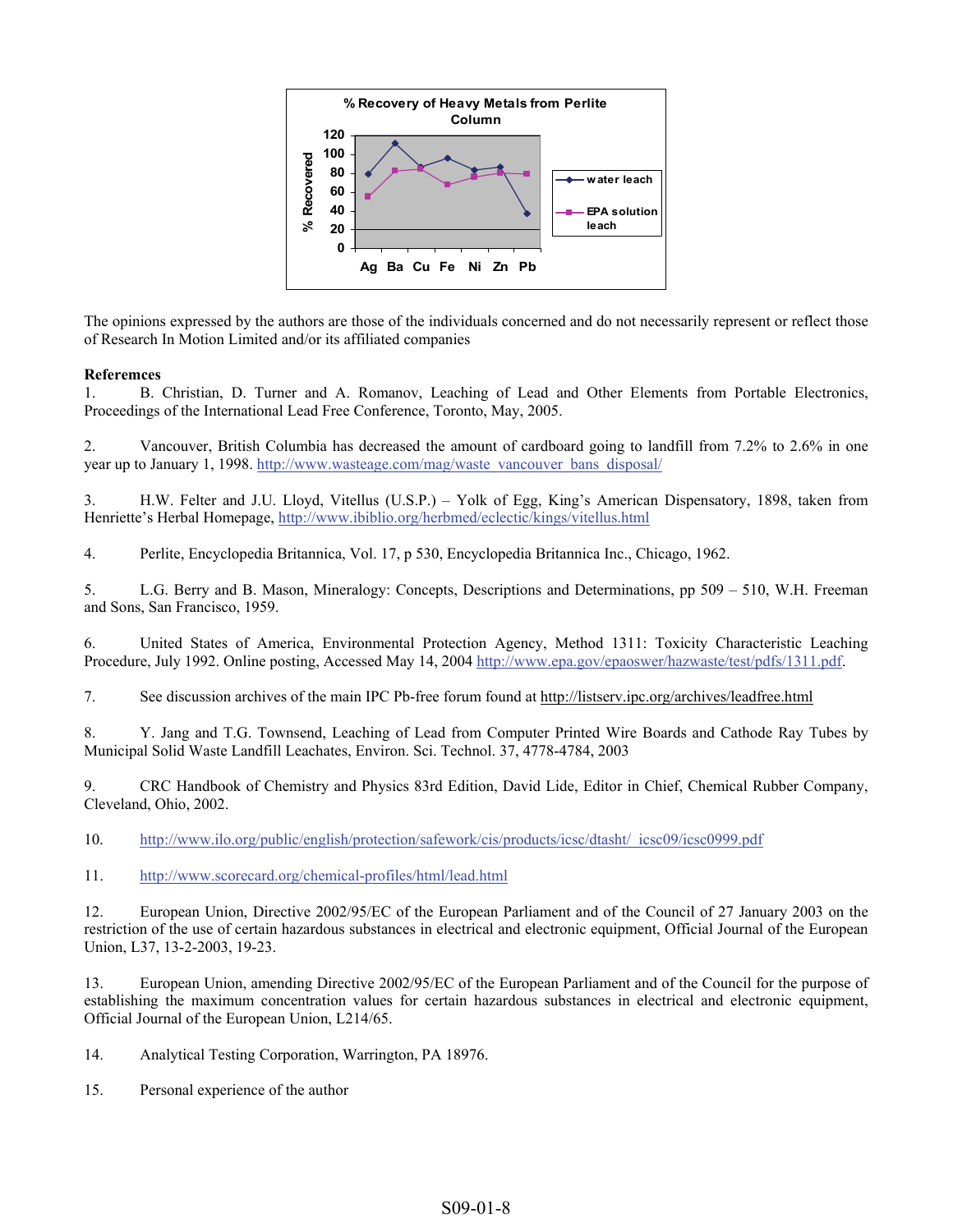# Soil 5g

Extraction with water

| mg/L               | Ag    | Ba    | Cu    | Fe    | Ni    | $\overline{Zn}$ | Pb    |
|--------------------|-------|-------|-------|-------|-------|-----------------|-------|
| Blank1             |       | 1.32  | 0.032 | 0.57  |       | 0.021           | 0.08  |
| Spike1.1           |       | 0.973 | 0.018 | 0.595 |       | 0.016           | 0.034 |
| Spike2.1           |       | 0.957 | 0.02  | 0.51  |       | 0.017           | 0.025 |
| Blank <sub>2</sub> |       | 0.374 | 0.035 | 0.73  |       |                 | 0.014 |
| Spike1.2           |       | 0.13  | 0.046 | 0.842 | 0.027 |                 |       |
| Spike2.2           |       | 0.188 | 0.048 | 0.842 | 0.032 |                 |       |
| Blank3             |       | 0.028 | 0.047 | 1.2   | 0.011 |                 |       |
| Spike1.3           |       | 0.016 | 0.04  | 0.764 | 0.02  |                 |       |
| Spike2.3           |       | 0.02  | 0.043 | 0.798 | 0.023 |                 |       |
| Blank4             |       | 0.021 | 0.043 | 1.05  | 0.01  |                 |       |
| Spike1.4           |       | 0.014 | 0.034 | 0.643 | 0.017 |                 |       |
| Spike2.4           |       | 0.015 | 0.034 | 0.633 | 0.018 |                 |       |
| Blank5             |       | 0.016 | 0.036 | 0.851 | 0.009 |                 |       |
| Spike1.5           |       | 0.011 | 0.027 | 0.515 | 0.012 |                 |       |
| Spike2.5           |       | 0.012 | 0.032 | 0.522 | 0.014 |                 |       |
| Blank6             |       | 0.012 | 0.026 | 0.625 | 0.006 |                 |       |
| Spike1.6           | 0.002 | 0.008 | 0.019 | 0.359 | 0.01  |                 |       |
| Spike2.6           | 0.02  | 0.008 | 0.02  | 0.367 | 0.011 |                 |       |
| Blank7             |       | 0.013 | 0.027 | 0.675 | 0.009 |                 |       |
| Spike1.7           | 0.004 | 0.01  | 0.02  | 0.434 | 0.015 |                 |       |
| Spike2.7           | 0.003 | 0.011 | 0.023 | 0.432 | 0.014 |                 |       |

| Blank(ug)         |       | 35.68    | 4.92     | 114.02   | 0.9   | 0.42     | 1.88     |
|-------------------|-------|----------|----------|----------|-------|----------|----------|
| Spike1(ug)        | 0.12  | 23.24    | 4.08     | 83.04    | 2.02  | 0.32     | 0.68     |
| Spike2(ug)        | 0.46  | 24.22    | 4.4      | 82.08    | 2.24  | 0.34     | 0.5      |
| Theoreticaly %    | 0.024 | $-2.488$ | $-0.168$ | $-6.196$ | 0.224 | $-0.02$  | $-0.24$  |
| Recovery of Spike | 0.092 | $-2.292$ | $-0.104$ | $-6.388$ | 0.268 | $-0.016$ | $-0.276$ |

| $mg/\overline{L}$  | Ag    | Ba    | Cu    | Fe    | Ni    | $\overline{Zn}$ | Pb    |
|--------------------|-------|-------|-------|-------|-------|-----------------|-------|
| Blank1             |       | 1.89  | 0.028 | 0.451 | 0.011 | 0.028           | 0.037 |
| Spike1.1           |       | 1.66  | 0.03  | 0.324 | 0.038 | 0.082           | 0.035 |
| Spike2.1           | 0.46  | 16.4  | 7.47  | 10.6  | 13.5  | 16.3            | 4.15  |
| Blank2             |       | 0.718 | 0.049 | 1.31  | 0.016 | 0.047           | 0.031 |
| Spike1.2           |       | 0.681 | 0.121 | 2.09  | 0.061 | 0.128           | 0.03  |
| Spike2.2           | 0.158 | 0.166 | 0.359 | 2.21  | 0.168 | 0.142           | 0.151 |
| Blank3             |       | 0.198 | 0.123 | 6.75  |       | 0.034           | 0.019 |
| Spike1.3           |       | 0.229 | 0.14  | 2.78  | 0.057 | 0.042           | 0.016 |
| Spike2.3           | 0.117 | 0.146 | 0.155 | 0.91  | 0.098 | 0.104           | 0.065 |
| Blank4             |       | 0.105 | 0.08  | 4.81  |       | 0.02            | 0.1   |
| Spike1.4           |       | 0.166 | 0.131 | 2.86  | 0.056 | 0.04            | 0.009 |
| Spike2.4           | 0.097 | 0.289 | 0.06  | 0.258 | 0.102 | 0.166           | 0.028 |
| Blank5             |       | 0.085 | 0.061 | 3.93  |       | 0.017           | 0.009 |
| Spike1.5           |       | 0.136 | 0.089 | 1.97  | 0.041 | 0.037           |       |
| Spike2.5           | 0.099 | 0.411 | 0.052 | 0.222 | 0.118 | 0.196           | 0.032 |
| Blank <sub>6</sub> |       | 0.087 | 0.068 | 4.57  |       | 0.018           | 0.008 |
| Spike1.6           |       | 0.108 | 0.072 | 1.61  | 0.032 | 0.028           | 0.004 |
| Spike2.6           | 0.089 | 0.41  | 0.047 | 0.207 | 0.113 | 0.186           | 0.031 |
| Blank7             |       | 0.062 | 0.044 | 2.59  |       | 0.012           |       |
| Spike1.7           | 0.091 | 0.37  | 0.053 | 0.254 | 0.109 | 0.169           | 0.034 |
| Spike2.7           | 0.092 | 0.371 | 0.052 | 0.254 | 0.108 | 0.169           | 0.034 |

| Blank(ug)         |       | 62.9   | 9.06   | 488.22    | 0.54   | 3.52   | 4.08     |
|-------------------|-------|--------|--------|-----------|--------|--------|----------|
| Spike1(ug)        | 1.84  | 67     | 12.72  | 237.76    | 7.88   | 9.68   | 2.56     |
| Spike2(ug)        | 22.24 | 364.06 | 164.74 | 306.22    | 284.84 | 345.64 | 90.68    |
| Theoreticaly %    | 0.368 | 0.82   | 0.732  | $-50.092$ | 1.468  | 1.232  | $-0.304$ |
| Recovery of Spike | 4.448 | 60.232 | 31.136 | $-36.4$   | 56.86  | 68.424 | 17.32    |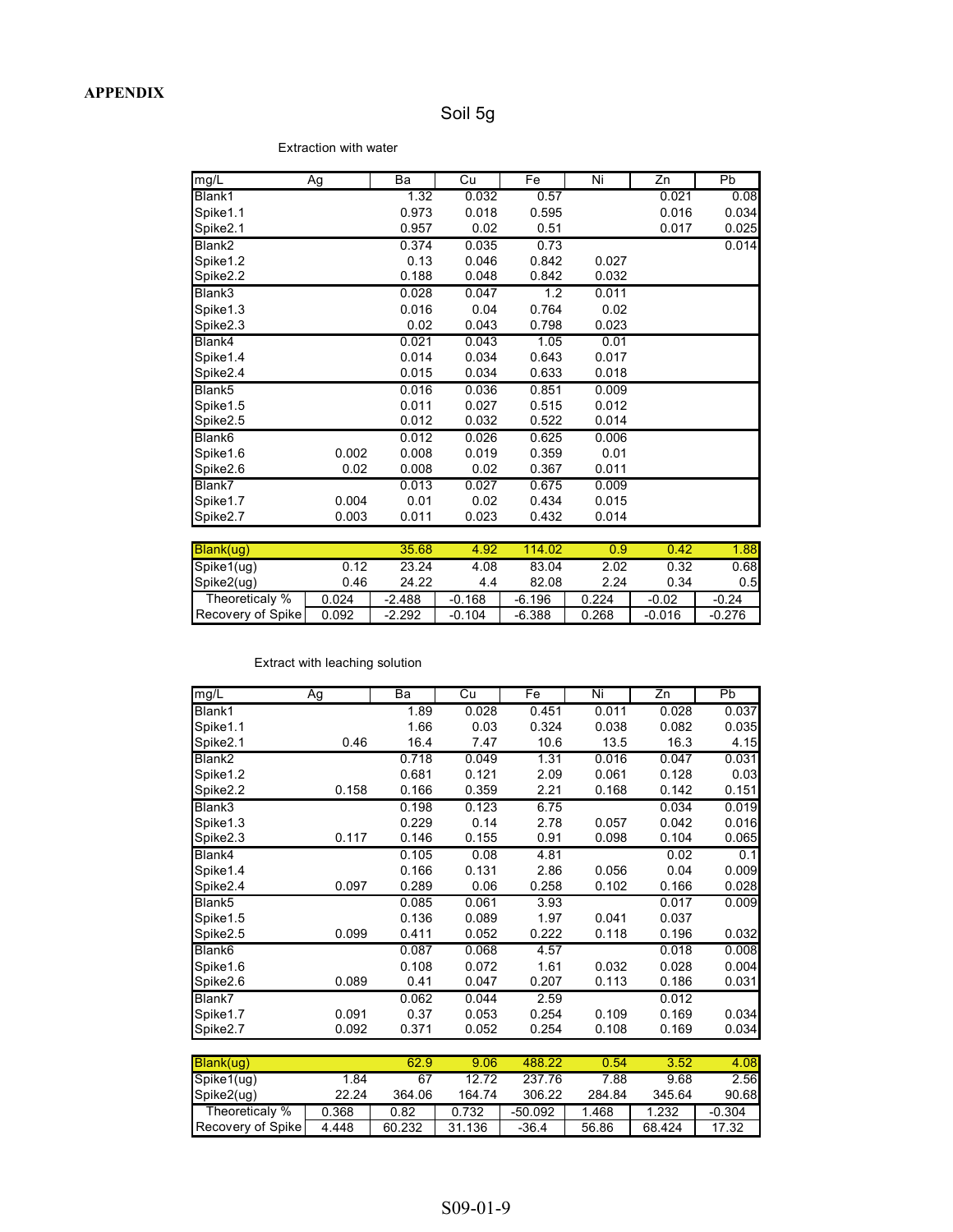# Sand (10g)

Extract with water

| mg/L               | Ag    | Ba    | Cu    | Fe    | Ni    | Zn    | Pb    |
|--------------------|-------|-------|-------|-------|-------|-------|-------|
| Blank1             |       | 1.13  | 0.016 | 0.231 | 0.056 | 0.157 | 0.032 |
| Spike1.1           | 12.7  | 21.5  | 15.1  | 0.078 | 22.4  | 21.4  | 0.047 |
| Spike2.1           | 12.7  | 22.1  | 15.4  | 0.174 | 22.9  | 22.7  | 0.049 |
| Blank <sub>2</sub> |       | 0.021 | 0.016 | 0.107 | 0.011 | 0.016 |       |
| Spike1.2           | 0.792 | 0.227 | 0.146 | 0.016 | 0.167 | 0.108 |       |
| Spike2.2           | 0.700 | 0.237 | 0.151 | 0.011 | 0.167 | 0.120 |       |
| Blank3             |       |       |       | 0.276 |       |       |       |
| Spike1.3           | 0.173 | 0.043 |       | 0.072 |       |       |       |
| Spike2.3           | 0.165 | 0.045 |       | 0.046 |       |       |       |
| Blank4             |       |       |       | 0.343 |       |       |       |
| Spike1.4           | 0.084 | 0.036 |       | 0.04  |       |       |       |
| Spike2.4           | 0.075 | 0.038 |       | 0.072 |       |       |       |
| Blank <sub>5</sub> |       |       |       | 0.336 |       |       |       |
| Spike1.5           | 0.052 | 0.019 |       | 0.144 |       |       |       |
| Spike2.5           | 0.044 | 0.020 |       | 0.124 |       |       |       |
| Blank <sub>6</sub> |       |       |       | 0.218 |       |       |       |
| Spike1.6           | 0.047 | 0.015 |       | 0.108 |       |       |       |
| Spike2.6           | 0.045 | 0.021 |       | 0.273 |       |       |       |
| Blank7             |       |       |       | 0.191 |       |       |       |
| Spike1.7           | 0.047 | 0.016 |       | 0.081 |       |       |       |
| Spike2.7           | 0.045 | 0.018 |       | 0.218 |       |       |       |

| 0.64  |
|-------|
| 0.94  |
| 0.98  |
| 0.06  |
| 0.068 |
|       |
|       |
|       |
|       |

#### Extract with leaching solution

Theoretical % Recovery of Spike

| mg/L       | Ag     | Ba     | Cu     | Fe    | Ni     | Zn     | Pb     |
|------------|--------|--------|--------|-------|--------|--------|--------|
| Blank1     |        | 1.23   | 0.068  | 0.275 | 0.049  | 0.238  | 0.031  |
| Spike1.1   | 16.2   | 22.5   | 22.4   | 0.988 | 22.5   | 21.7   | 3.53   |
| Spike2.1   | 15     | 21.7   | 21.4   | 0.4   | 22.3   | 21     | 2.67   |
| Blank2     |        | 0.296  | 0.075  | 0.021 | 0.031  | 0.117  | 0.02   |
| Spike1.2   | 1.74   | 1.53   | 2.08   | 0.03  | 0.425  | 0.792  | 2.47   |
| Spike2.2   | 1.75   | 1.94   | 2.3    | 0.03  | 0.577  | 1.03   | 2.19   |
| Blank3     |        | 0.201  | 0.063  | 0.027 | 0.022  | 0.088  | 0.014  |
| Spike1.3   | 0.683  | 0.466  | 0.774  | 0.022 | 0.06   | 0.212  | 1.28   |
| Spike2.3   | 0.756  | 0.493  | 0.788  | 0.034 | 0.054  | 0.23   | 1.32   |
| Blank4     |        | 0.154  | 0.066  | 0.047 | 0.021  | 0.086  | 0.014  |
| Spike1.4   | 0.204  | 0.249  | 0.49   | 0.027 | 0.044  | 0.138  | 0.925  |
| Spike2.4   | 0.207  | 0.265  | 0.513  | 0.043 | 0.047  | 0.153  | 0.968  |
| Blank5     |        | 0.141  | 0.074  | 0.073 | 0.023  | 0.084  | 0.011  |
| Spike1.5   | 0.066  | 0.207  | 0.389  | 0.06  | 0.04   | 0.116  | 0.733  |
| Spike2.5   | 0.056  | 0.189  | 0.373  | 0.077 | 0.037  | 0.12   | 0.762  |
| Blank6     |        | 0.129  | 0.098  | 0.111 | 0.022  | 0.079  | 0.013  |
| Spike1.6   | 0.015  | 0.165  | 0.302  | 0.091 | 0.035  | 0.099  | 0.597  |
| Spike2.6   | 0.017  | 0.173  | 0.311  | 0.089 | 0.034  | 0.113  | 0.609  |
| Blank7     |        | 0.097  | 0.068  | 0.3   | 0.018  | 0.067  | 0.016  |
| Spike1.7   |        | 0.107  | 0.216  | 0.275 | 0.015  | 0.078  | 0.497  |
| Spike2.7   |        | 0.118  | 0.237  | 0.272 | 0.021  | 0.087  | 0.501  |
|            |        |        |        |       |        |        |        |
| Blank(ug)  |        | 44.96  | 10.24  | 17.08 | 3.72   | 15.18  | 0.119  |
| Spike1(ug) | 378.16 | 504.48 | 533.02 | 29.86 | 462.38 | 462.7  | 200.64 |
| Spike2(ug) | 355.72 | 497.56 | 518.44 | 18.9  | 466.63 | 462.66 | 189.1  |

101.64

75.632 91.904 104.556 2.556 91.732 89.504 40.1042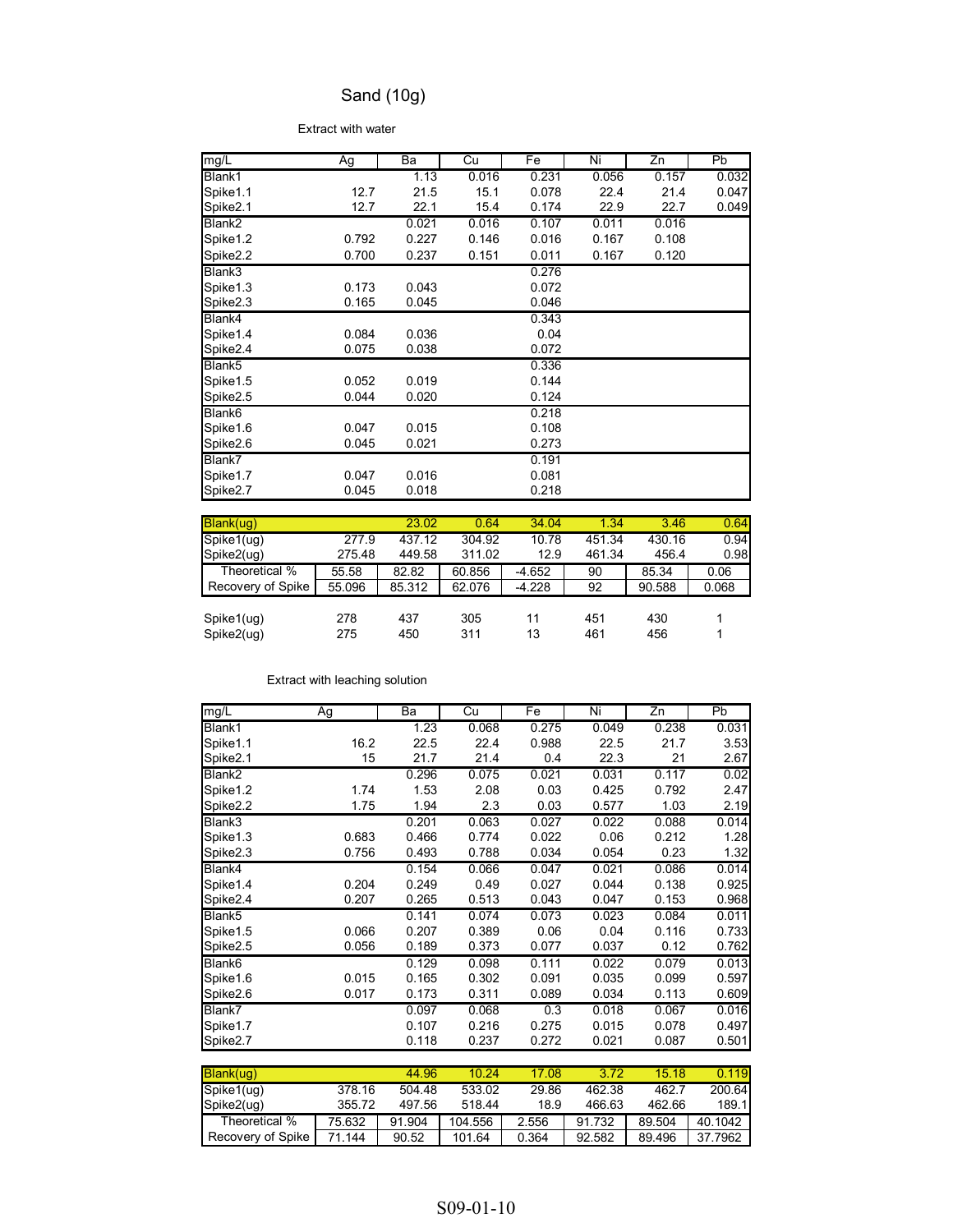# Perlite (10g)

Extract with water

| mg/L               | Ag    | Ba    | Cu    | Fe    | Ni    | Zn    | Pb    |
|--------------------|-------|-------|-------|-------|-------|-------|-------|
| Blank1             |       | 0.16  | 0.29  | 0.464 | 0.019 | 0.044 | 0.011 |
| Spike1.1           | 7.85  | 11.3  | 10.8  | 11.1  | 10.3  | 10.7  | 10.8  |
| Spike2.1           | 4.26  | 8.06  | 7.58  | 8.31  | 7.23  | 7.5   | 7.49  |
| Blank <sub>2</sub> |       | 0.225 | 0.025 | 1.33  | 0.028 | 0.028 | 0.008 |
| Spike1.2           | 8.54  | 11.5  | 11    | 11.1  | 10.4  | 10.8  | 11.1  |
| Spike2.2           | 11.5  | 15.6  | 14.4  | 14.9  | 13.8  | 14.2  | 15    |
| Blank3             |       | 0.088 | 0.006 | 0.428 | 0.007 | 0.008 |       |
| Spike1.3           | 2.46  | 3.6   | 3.41  | 3.05  | 3.2   | 3.37  | 3.34  |
| Spike2.3           | 2.54  | 3.43  | 3.14  | 2.66  | 3     | 3.15  | 3.21  |
| Blank4             |       | 0.03  |       | 0.07  | 0.005 |       |       |
| Spike1.4           | 0.794 | 1.04  | 0.983 | 0.563 | 0.914 | 0.973 | 0.894 |
| Spike2.4           | 0.726 | 0.907 | 0.837 | 0.425 | 0.789 | 0.837 | 0.762 |
| Blank <sub>5</sub> |       | 0.011 |       | 0.017 | 0.006 |       |       |
| Spike1.5           | 0.261 | 0.361 | 0.344 | 0.081 | 0.326 | 0.345 | 0.251 |
| Spike2.5           | 0.262 | 0.366 | 0.339 | 0.086 | 0.325 | 0.345 | 0.252 |
| Blank6             |       | 0.006 |       | 0.013 |       |       | 0.007 |
| Spike1.6           | 0.082 | 0.139 | 0.142 | 0.021 | 0.137 | 0.144 | 0.07  |
| Spike2.6           | 0.101 | 0.158 | 0.151 | 0.025 | 0.149 | 0.158 | 0.085 |
| Blank7             |       | 0.003 |       | 0.006 |       |       |       |
| Spike1.7           | 0.042 | 0.064 | 0.07  | 0.01  | 0.072 | 0.075 | 0.026 |
| Spike2.7           | 0.058 | 0.092 | 0.093 | 0.015 | 0.094 | 0.099 | 0.032 |

| Blank(ug)         |        | 10.46   | 6.42   | 46.56  | 1.3   | 1.6   | 0.38   |
|-------------------|--------|---------|--------|--------|-------|-------|--------|
| Spike1(ug)        | 400.58 | 560.08  | 436    | 518.5  | 414   | 430   | 216    |
| Spike2(uq)        | 388.94 | 572.26  | 439.6  | 527.92 | 420.6 | 434   | 149.8  |
| Theoreticaly %    | 80.116 | 109.924 | 85.916 | 94.388 | 82.54 | 85.68 | 43.124 |
| Recovery of Spike | 77.788 | 112.36  | 86.636 | 96.272 | 83.86 | 86.48 | 29.884 |

| mg/L               | Ag    | Ba    | Cu    | Fe    | Ni    | $\overline{Zn}$ | <b>Pb</b> |
|--------------------|-------|-------|-------|-------|-------|-----------------|-----------|
| Blank1             | 0.005 | 0.219 | 0.035 | 0.565 | 0.014 | 0.052           | 0.012     |
| Spike1.1           | 3.3   | 7.01  | 6.98  | 7.56  | 6.61  | 6.91            | 6.78      |
| Spike2.1           | 3.63  | 8.28  | 8.1   | 9.06  | 7.78  | 8.11            | 8.03      |
| Blank2             | 0.004 | 0.191 | 0.016 | 0.684 | 0.015 | 0.014           | 0.005     |
| Spike1.2           | 6.11  | 10.2  | 10.4  | 8.77  | 9.29  | 9.65            | 9.6       |
| Spike2.2           | 7.86  | 12.3  | 12.5  | 10.4  | 11.2  | 11.6            | 11.7      |
| Blank3             |       | 0.06  | 0.011 | 0.054 | 0.012 | 0.005           |           |
| Spike1.3           | 1.69  | 2.75  | 2.81  | 1.36  | 2.51  | 2.65            | 2.47      |
| Spike2.3           | 1.6   | 2.66  | 2.71  | 1.08  | 2.41  | 2.55            | 2.31      |
| Blank4             |       | 0.026 | 0.009 | 0.025 | 0.013 | 0.004           |           |
| Spike1.4           | 1.09  | 0.894 | 0.925 | 0.499 | 0.792 | 0.848           | 0.812     |
| Spike2.4           | 0.924 | 0.576 | 0.58  | 0.352 | 0.492 | 0.533           | 0.539     |
| Blank <sub>5</sub> |       | 0.016 | 0.009 | 0.022 | 0.012 | 0.003           |           |
| Spike1.5           | 0.706 | 0.345 | 0.348 | 0.28  | 0.292 | 0.313           | 0.326     |
| Spike2.5           | 0.617 | 0.205 | 0.2   | 0.223 | 0.164 | 0.178           | 0.209     |
| Blank6             |       | 0.012 | 0.009 | 0.018 | 0.009 | 0.003           |           |
| Spike1.6           | 0.395 | 0.152 | 0.152 | 0.197 | 0.121 | 0.13            | 0.153     |
| Spike2.6           | 0.385 | 0.103 | 0.1   | 0.173 | 0.079 | 0.084           | 0.104     |
| Blank7             |       | 0.01  | 0.007 | 0.012 | 0.01  | 0.002           |           |
| Spike1.7           | 0.311 | 0.106 | 0.103 | 0.17  | 0.081 | 0.087           | 0.11      |
| Spike2.7           | 0.31  | 0.087 | 0.085 | 0.135 | 0.062 | 0.069           | 0.091     |

| Blank(ug)         | 0.155  | 9.585  | 1.745  | 24.775 | 1.63   | 1.4    | 0.28   |
|-------------------|--------|--------|--------|--------|--------|--------|--------|
| Spike1(ug)        | 255.54 | 394.09 | 399.46 | 338.92 | 360.87 | 377.21 | 371.12 |
| Spike2(ug)        | 288.37 | 442.82 | 445    | 383.16 | 404.84 | 421.93 | 419.51 |
| Theoreticaly %    | 51.077 | 76.901 | 79.543 | 62.829 | 71.848 | 75.162 | 74.168 |
| Recovery of Spike | 57.643 | 86.647 | 88.651 | 71.677 | 80.642 | 84.106 | 83.846 |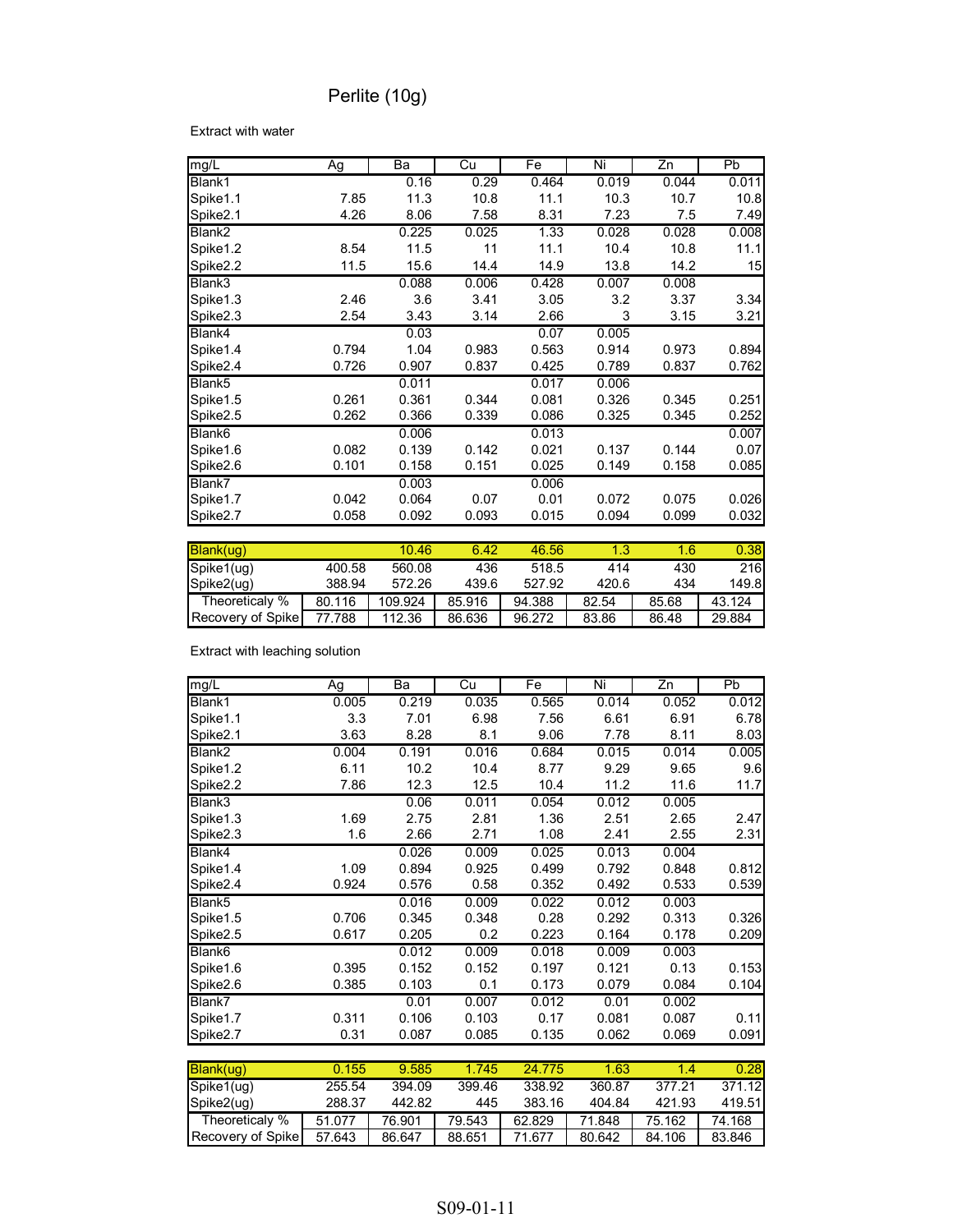# Vermiculite (10g)

Extract with water

| mg/L               | Ag    | Ba    | Cu    | Fe    | Ni    | Zn    | Pb    |
|--------------------|-------|-------|-------|-------|-------|-------|-------|
| Blank1             | 0.021 | 0.994 | 0.09  | 4.78  | 0.039 | 0.078 | 0.012 |
| Spike1.1           | 8.86  | 9.91  | 8.9   | 9.52  | 7.6   | 8.64  | 6.84  |
| Spike2.1           | 5     | 7.77  | 5.84  | 9.38  | 4.24  | 5.3   | 3.29  |
| Blank <sub>2</sub> | 0.026 | 0.918 | 0.075 | 7.16  | 0.057 | 0.06  | 0.007 |
| Spike1.2           | 5.25  | 5.16  | 4.12  | 9.82  | 3.05  | 3.8   | 2.47  |
| Spike2.2           | 5.93  | 5.48  | 4     | 10.5  | 2.68  | 3.55  | 2.01  |
| Blank3             | 0.007 | 0.296 | 0.024 | 2.64  | 0.014 | 0.017 | 0.003 |
| Spike1.3           | 1.81  | 1.25  | 0.857 | 5.2   | 0.597 | 0.781 | 0.427 |
| Spike2.3           | 2.36  | 1.19  | 0.838 | 3.15  | 0.555 | 0.772 | 0.392 |
| Blank4             |       | 0.119 | 0.009 | 1.32  | 0.008 | 0.005 | 0.004 |
| Spike1.4           | 0.976 | 0.434 | 0.268 | 2.71  | 0.182 | 0.249 | 0.132 |
| Spike2.4           | 1.41  | 0.518 | 0.346 | 1.64  | 0.218 | 0.318 | 0.15  |
| Blank <sub>5</sub> |       | 0.06  | 0.007 | 0.931 | 0.007 | 0.002 |       |
| Spike1.5           | 0.577 | 0.191 | 0.11  | 1.56  | 0.072 | 0.102 | 0.055 |
| Spike2.5           | 0.962 | 0.249 | 0.155 | 0.906 | 0.088 | 0.145 | 0.07  |
| Blank6             |       | 0.029 |       | 0.649 | 0.005 |       |       |
| Spike1.6           | 0.319 | 0.085 | 0.045 | 0.981 | 0.029 | 0.041 | 0.024 |
| Spike2.6           | 0.666 | 0.141 | 0.085 | 0.601 | 0.042 | 0.077 | 0.042 |
| Blank7             |       | 0.026 |       | 0.851 | 0.005 |       | 0.005 |
| Spike1.7           | 0.23  | 0.059 | 0.029 | 0.944 | 0.019 | 0.025 | 0.012 |
| Spike2.7           | 0.402 | 0.076 | 0.042 | 0.413 | 0.021 | 0.038 | 0.02  |

| Blank(ug)         | 1.08   | 48.84  | 4.1    | 366.62 | -2.7   | 3.24   | 0.62   |
|-------------------|--------|--------|--------|--------|--------|--------|--------|
| Spike1(ug)        | 360.44 | 341.78 | 286.58 | 614.7  | 230.98 | 271.44 | 199.2  |
| Spike2(ug)        | 334.6  | 308.48 | 226.12 | 531.8  | 156.88 | 201.7  | 119.48 |
| Theoreticaly %    | 71.872 | 58.588 | 56.496 | 49.616 | 45.656 | 53.64  | 39.716 |
| Recovery of Spike | 66.704 | 51.928 | 44.404 | 33.036 | 30.836 | 39.692 | 23.772 |

| mg/L               | Ag    | Ba    | Cu    | Fe    | Ni    | $\overline{Zn}$ | Pb    |
|--------------------|-------|-------|-------|-------|-------|-----------------|-------|
| Blank1             | 0.002 | 0.779 | 0.078 | 4.06  | 0.016 | 0.098           | 0.014 |
| Spike1.1           | 8.67  | 10.8  | 10.3  | 8.11  | 8.82  | 9.65            | 7.51  |
| Spike2.1           | 8.87  | 11.2  | 10.5  | 8.33  | 8.8   | 9.91            | 7.52  |
| Blank <sub>2</sub> |       | 0.671 | 0.06  | 3.54  | 0.016 | 0.052           | 0.007 |
| Spike1.2           | 4.62  | 4.62  | 5     | 6.45  | 3.19  | 3.77            | 3.31  |
| Spike2.2           | 4.82  | 4.91  | 5.19  | 6.38  | 3.37  | 4               | 3.51  |
| Blank3             |       | 0.48  | 0.049 | 2.02  | 0.015 | 0.033           | 0.003 |
| Spike1.3           | 2.01  | 1.95  | 2.8   | 1.42  | 1.55  | 1.74            | 2.45  |
| Spike2.3           | 2.08  | 2.03  | 2.88  | 1.63  | 1.63  | 1.84            | 2.63  |
| Blank4             |       | 0.414 | 0.038 | 0.861 | 0.009 | 0.024           | 0.005 |
| Spike1.4           | 1.32  | 1.42  | 1.63  | 0.956 | 1.13  | 1.22            | 1.67  |
| Spike2.4           | 1.38  | 1.46  | 1.69  | 1.31  | 1.2   | 1.27            | 1.78  |
| Blank <sub>5</sub> |       | 0.377 | 0.032 | 0.651 | 0.007 | 0.02            |       |
| Spike1.5           | 0.904 | 1.17  | 1.04  | 2.15  | 0.901 | 0.917           | 1.21  |
| Spike2.5           | 0.879 | 1.13  | 0.974 | 0.795 | 0.906 | 0.915           | 1.2   |
| Blank <sub>6</sub> |       | 0.349 | 0.028 | 0.591 | 0.005 | 0.017           | 0.002 |
| Spike1.6           | 0.638 | 0.972 | 0.702 | 0.959 | 0.735 | 0.722           | 0.886 |
| Spike2.6           | 0.638 | 0.945 | 0.696 | 0.834 | 0.743 | 0.719           | 0.889 |
| Blank7             |       | 0.321 | 0.025 | 0.479 | 0.004 | 0.014           | 0.005 |
| Spike1.7           | 0.461 | 0.809 | 0.487 | 0.774 | 0.588 | 0.559           | 0.667 |
| Spike2.7           | 0.457 | 0.803 | 0.474 | 0.99  | 0.594 | 0.567           | 0.67  |

| Blank(ug)         | 0.04   | 67.82  | 6.2    | 244.04 | 1.44   | 5.16   | 0.72   |
|-------------------|--------|--------|--------|--------|--------|--------|--------|
| Spike1(ug)        | 372.46 | 434.82 | 439.18 | 416.38 | 338.28 | 371.56 | 354.06 |
| Spike2(uq)        | 382.48 | 449.56 | 448.08 | 405.38 | 344.86 | 384.42 | 363.98 |
| Theoreticaly %    | 74.484 | 73.4   | 86.596 | 34.468 | 67.368 | 73.28  | 70.668 |
| Recovery of Spike | 76.488 | 76.348 | 88.376 | 32.268 | 68.684 | 75.852 | 72.652 |